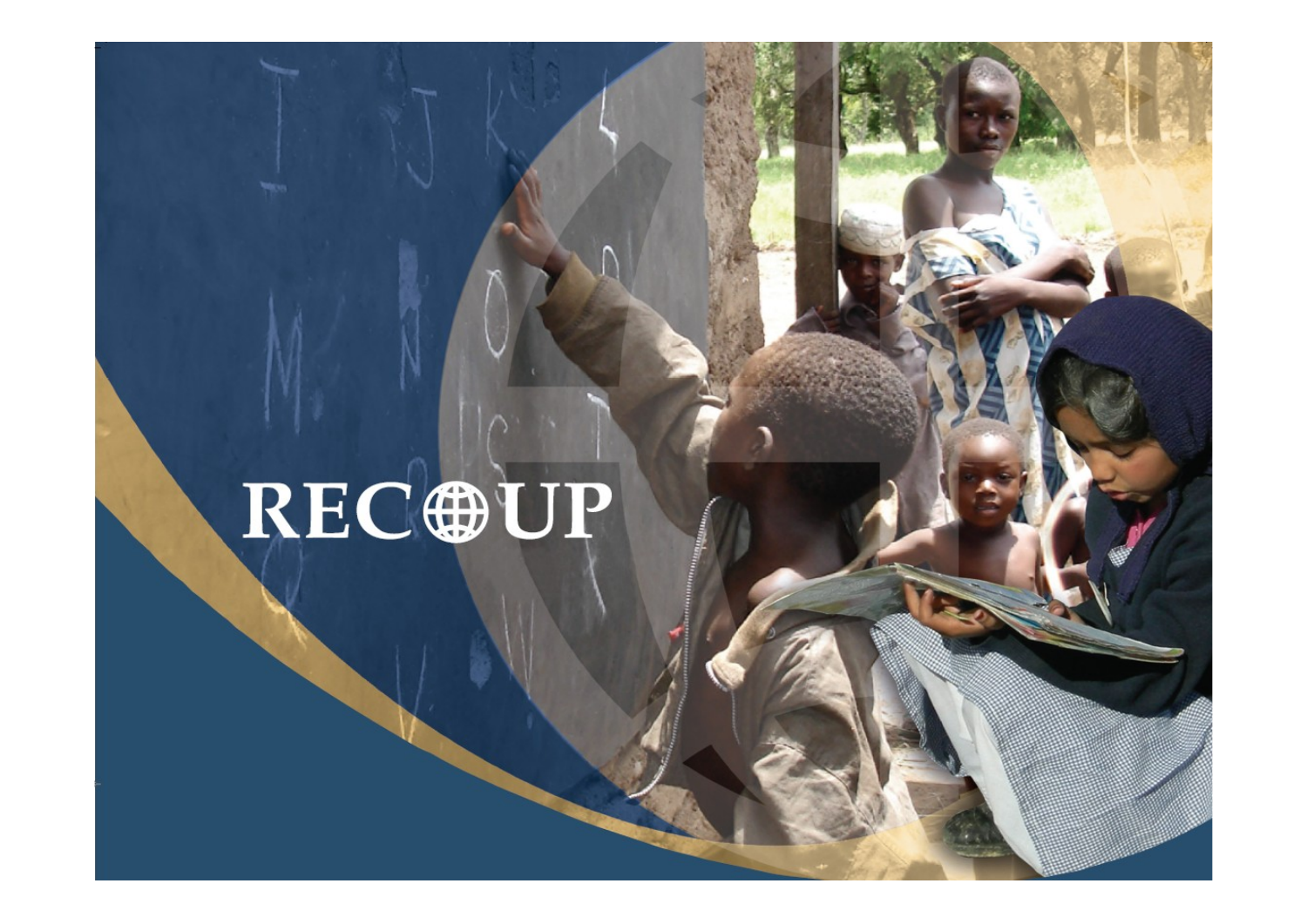

#### Education and Women with Disabilities

### Disability, Education and Poverty Project Dr. Nidhi Singal 28th Oct. 2011

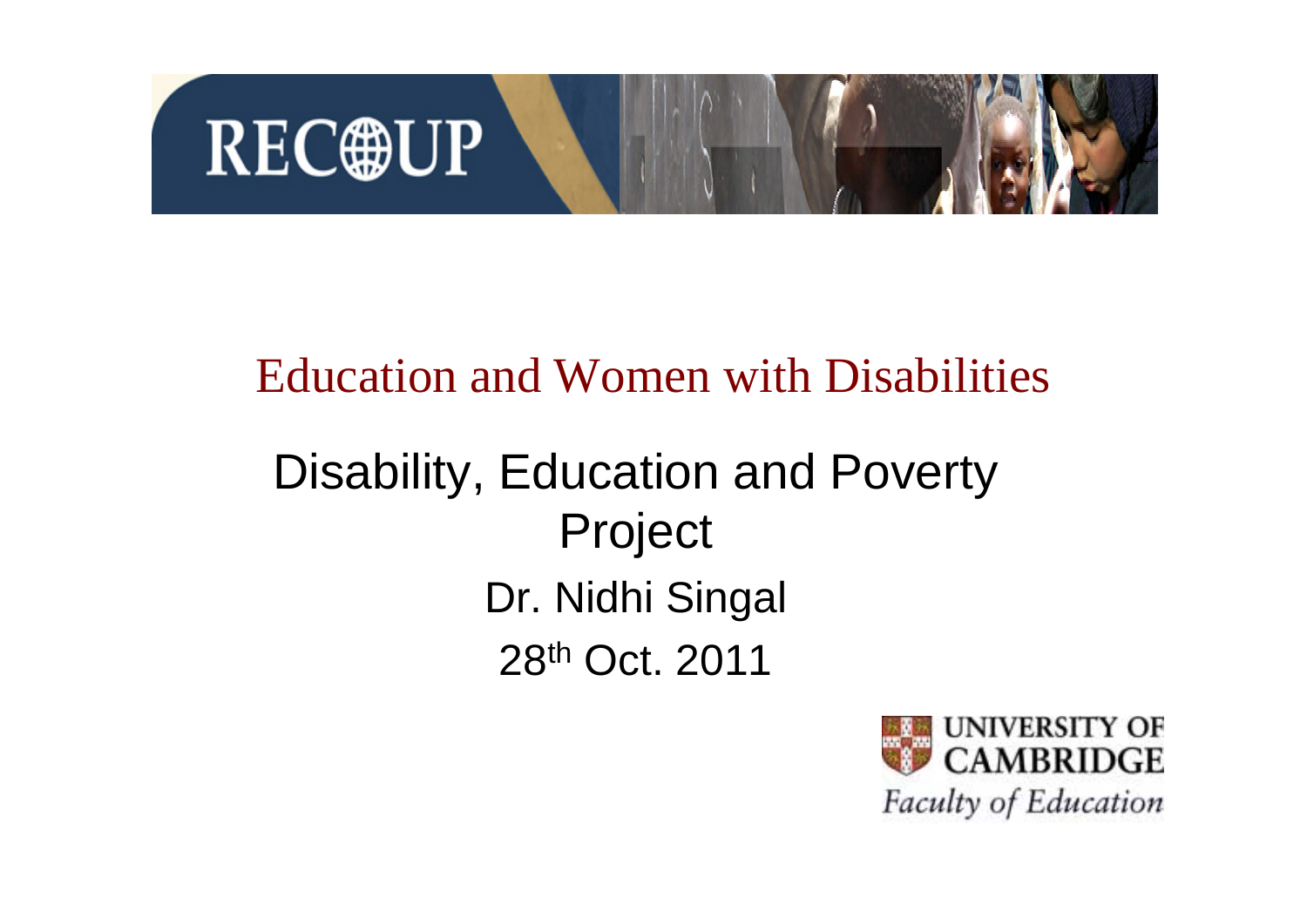### **Disability and education: Ghana**

"There is very limited information about the incidence of children with special needs around the country" (GMoESS, 2008)

- Approx. 2.3 million people with disabilities
- Disability Rights Act (2006)
- Low enrolment rates (Tetteh, 2008)
	- Two track system
	- Current emphasis on mainstreaming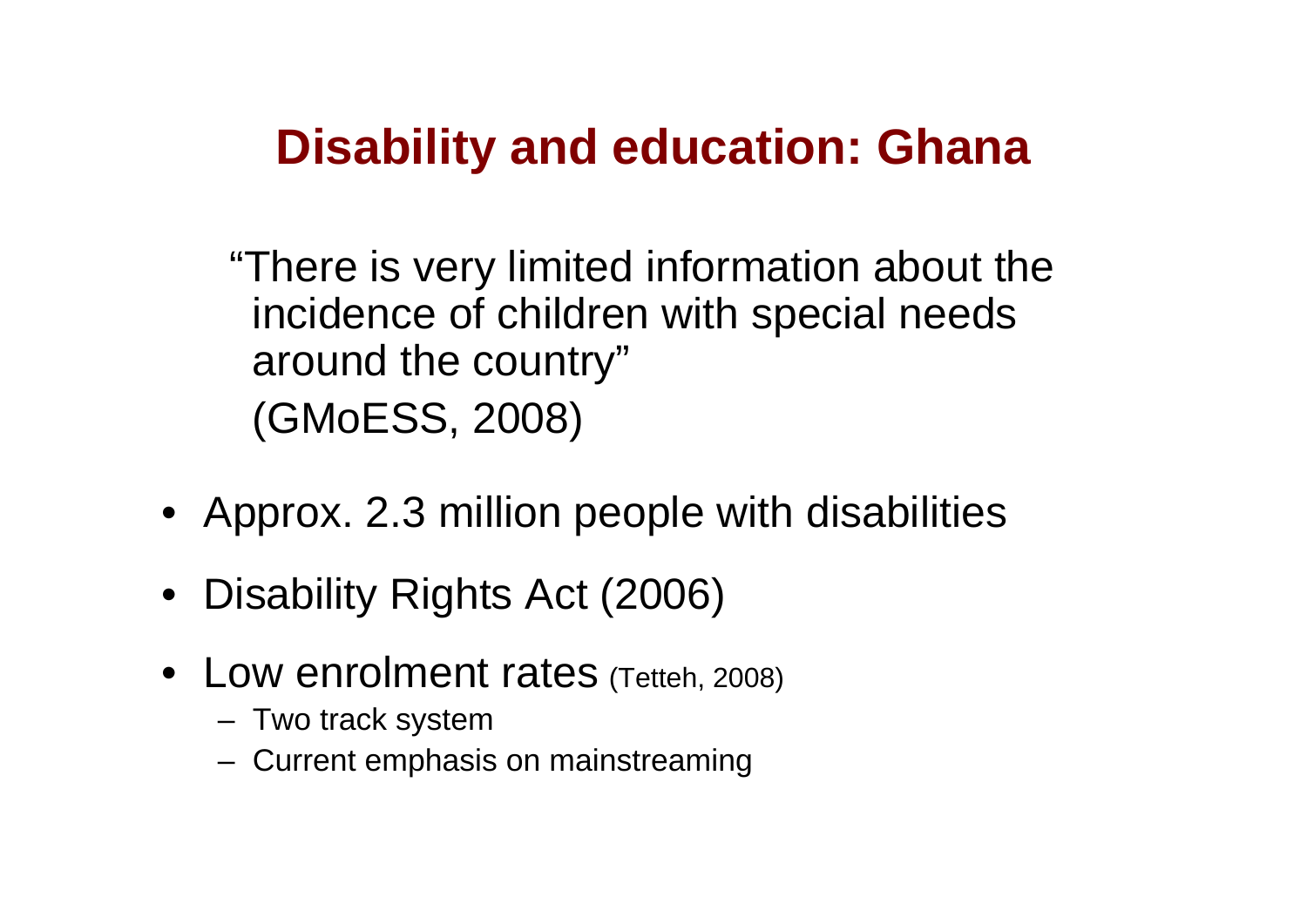#### **Disability and poverty**

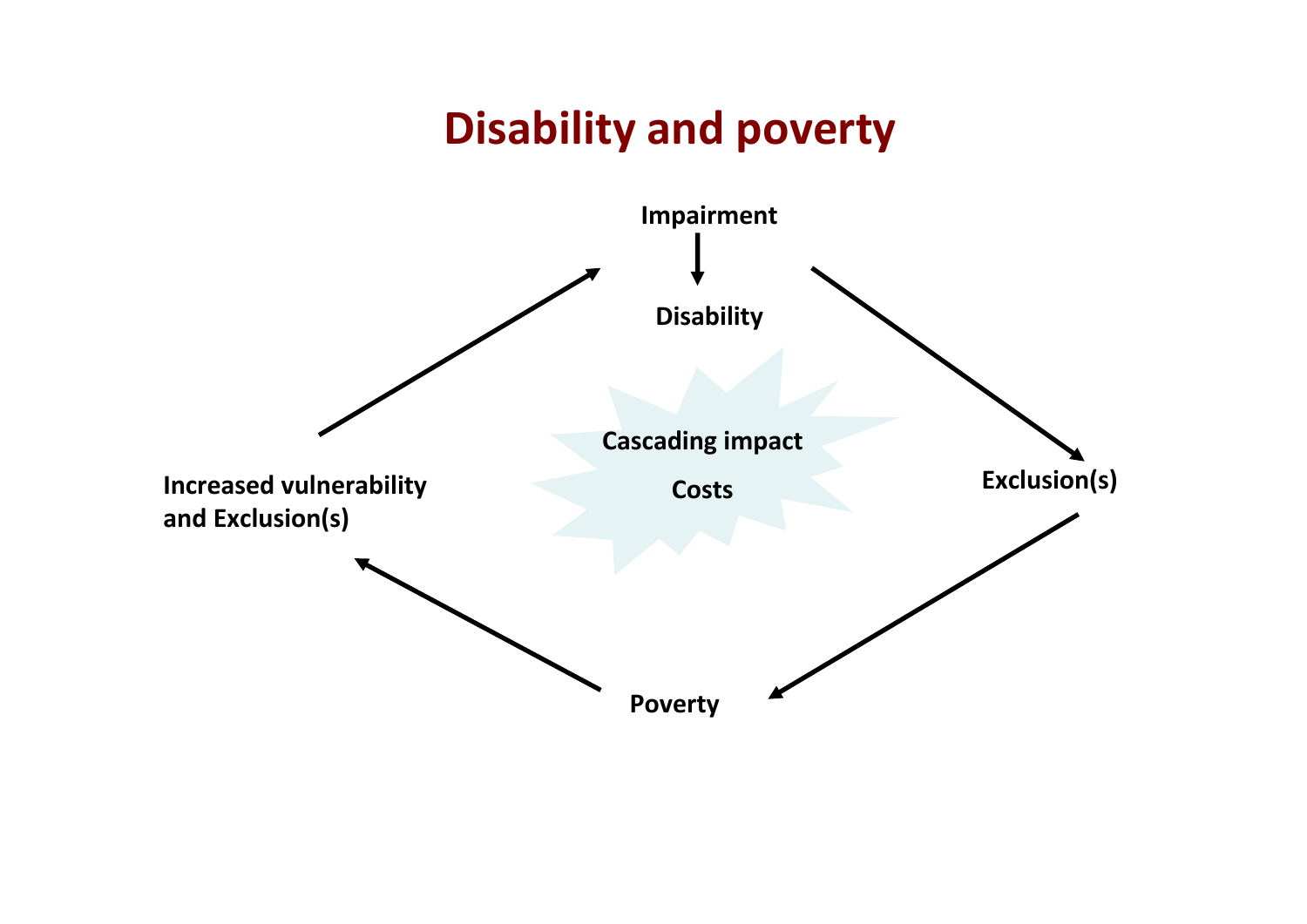### **The big questions**

- Does education, as currently experienced by young people with disabilities, enhance their ability:
	- to develop valuable functional skills?
	- to become aware of available resources and also convert them into usable opportunities?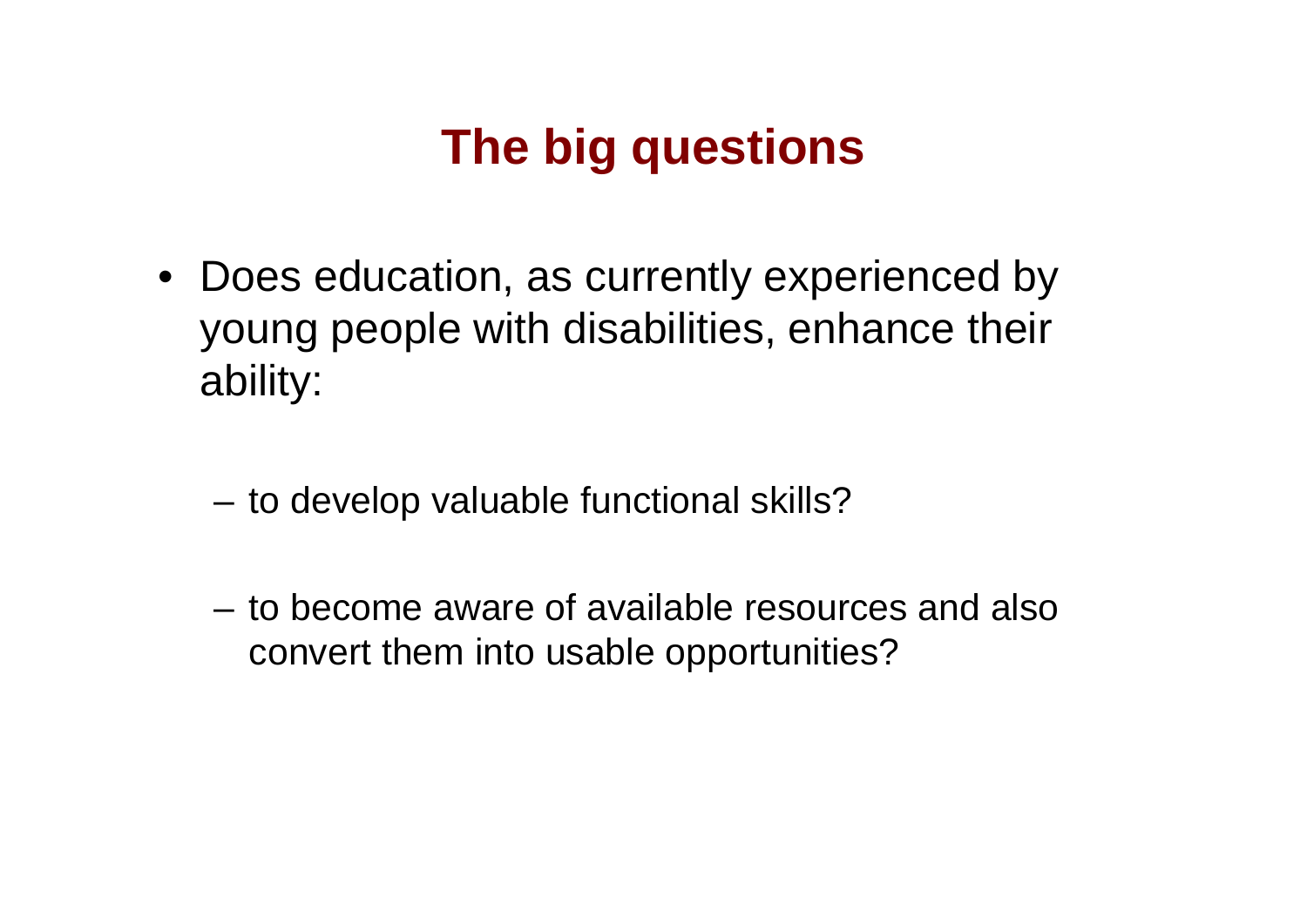### **Overview of the sample**

|                                                                  | <b>Visual</b><br><b>Impairment</b> |                  | <b>Hearing</b><br><b>Impairment</b> |                  | <b>Physical</b><br><b>Impairment</b> |                         |
|------------------------------------------------------------------|------------------------------------|------------------|-------------------------------------|------------------|--------------------------------------|-------------------------|
|                                                                  | M                                  | F                | M                                   | F                | M                                    | F                       |
| <b>Non schooled</b>                                              | $\mathbf{3}$                       | $\overline{2}$   | $\overline{2}$                      | $\boldsymbol{0}$ | 1                                    | 1                       |
| <b>Basic</b><br><b>Schooled</b><br>(JHS)                         | 1                                  | $\boldsymbol{0}$ | $\mathbf{3}$                        | $\overline{2}$   | 1                                    | 1                       |
| <b>Basic</b><br><b>Post</b><br>(SHS<br>and<br><b>Vocational)</b> | 1                                  | $\bf{0}$         | $\boldsymbol{0}$                    | $\bf{0}$         | $\overline{2}$                       | 1                       |
| <b>Tertiary</b>                                                  | 1                                  | $\bf{0}$         | $\bf{0}$                            | $\boldsymbol{0}$ | 1                                    | $\boldsymbol{0}$        |
| <b>Total</b>                                                     | 6                                  | $\overline{2}$   | 5                                   | $\overline{2}$   | 5                                    | $\overline{\mathbf{3}}$ |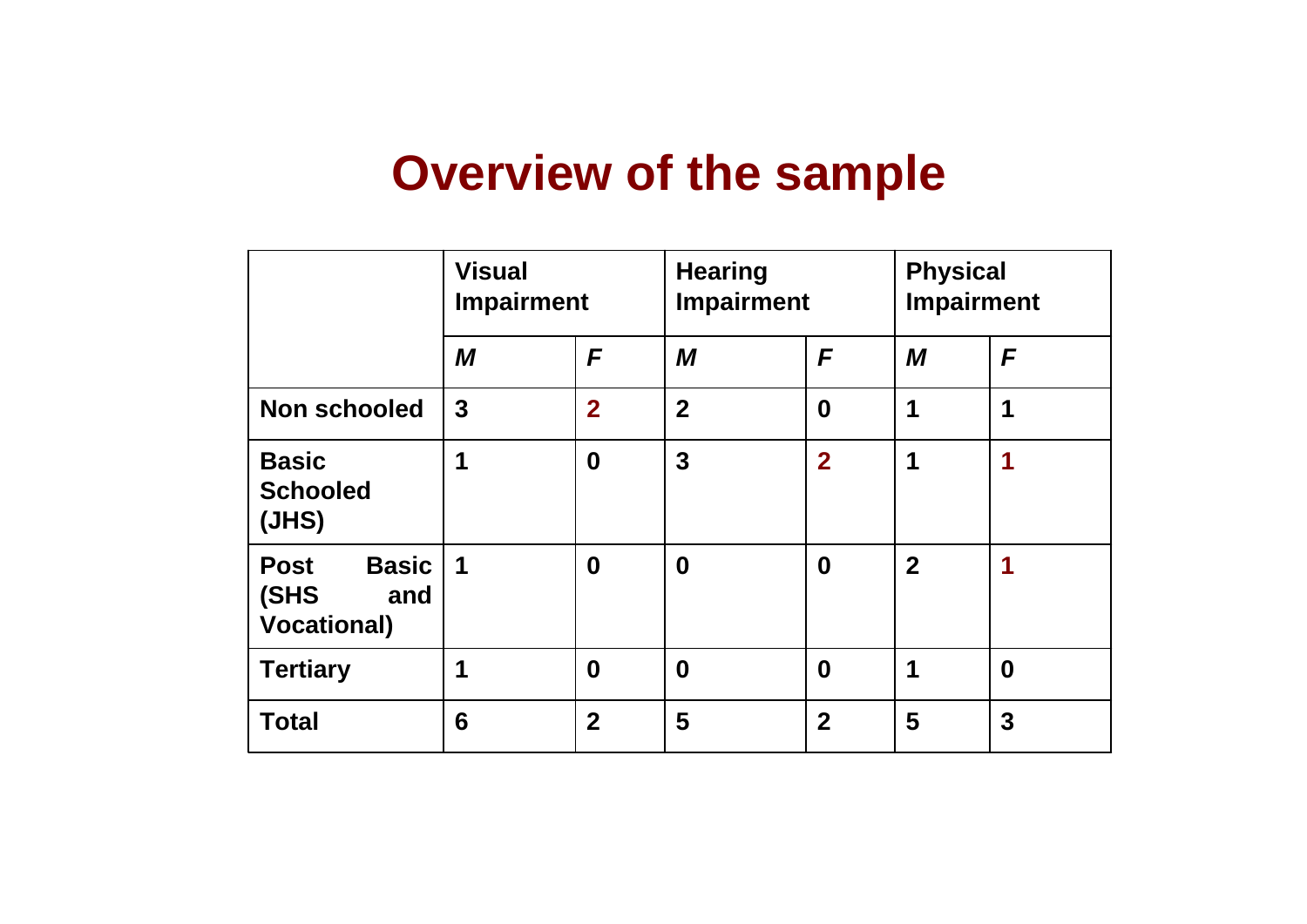# **Difficulties in Entry and Engagement**

- Difficulties (not gender specific)
	- In accessing school:
		- commuting to school
		- inability/reluctance to pay fee
		- education undervalued by family
		- religious education (Koranic schools preferred amongst Dagombas)
	- When in school:
		- following lessons
		- corporal punishment
		- lack of trained teachers/ specialist support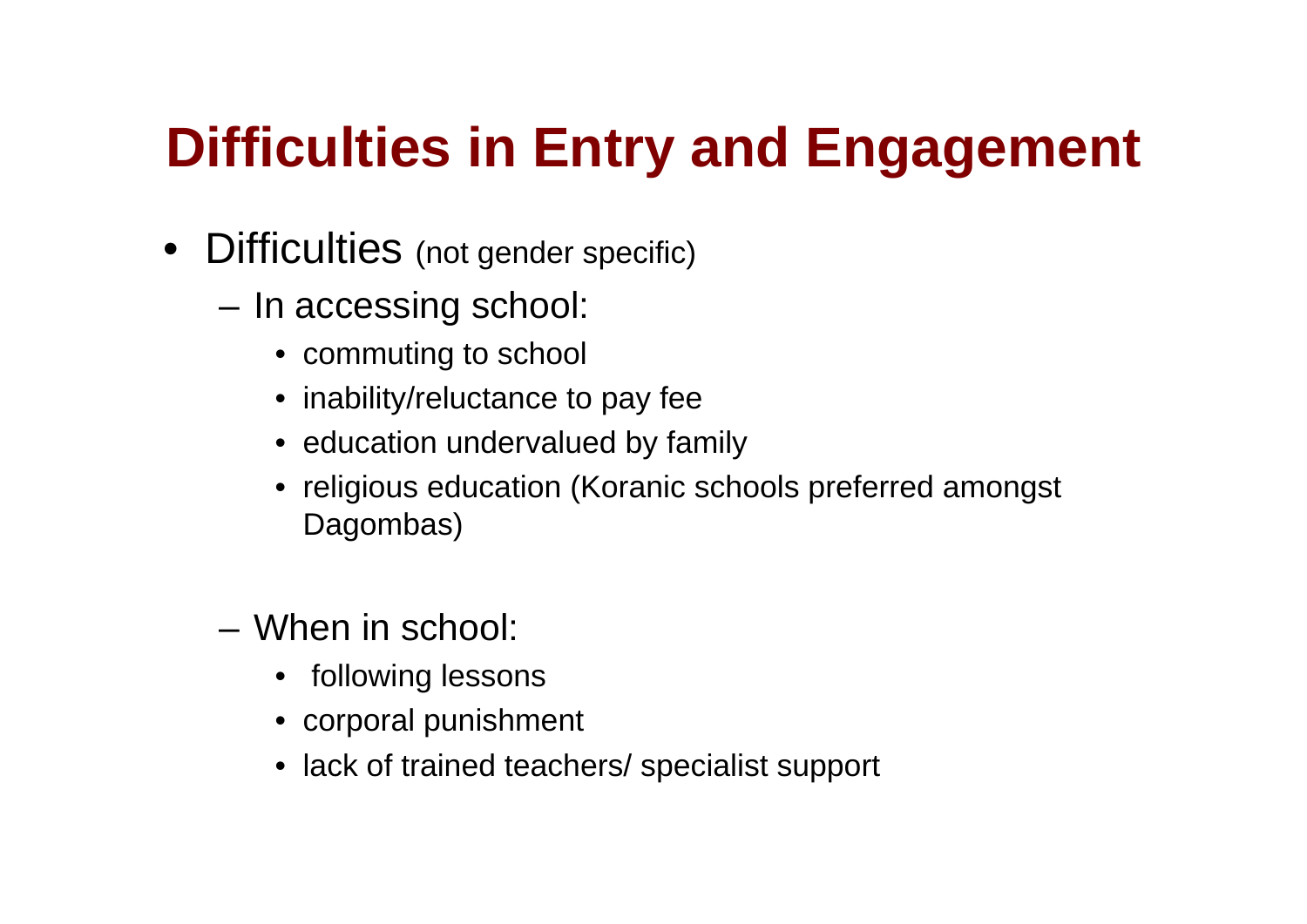• Not just disability, but **poverty** too

Adisa Shaha, who had grown up in a foster home narrated:

…when I was fostered by my aunt, she enrolled her children and I followed them to school but the teachers told me to tell my guardian to come and register me. When I told my aunt she said I was brought to work for her and not to enroll me in school…. I was then running errands, doing farm work and harvesting groundnuts.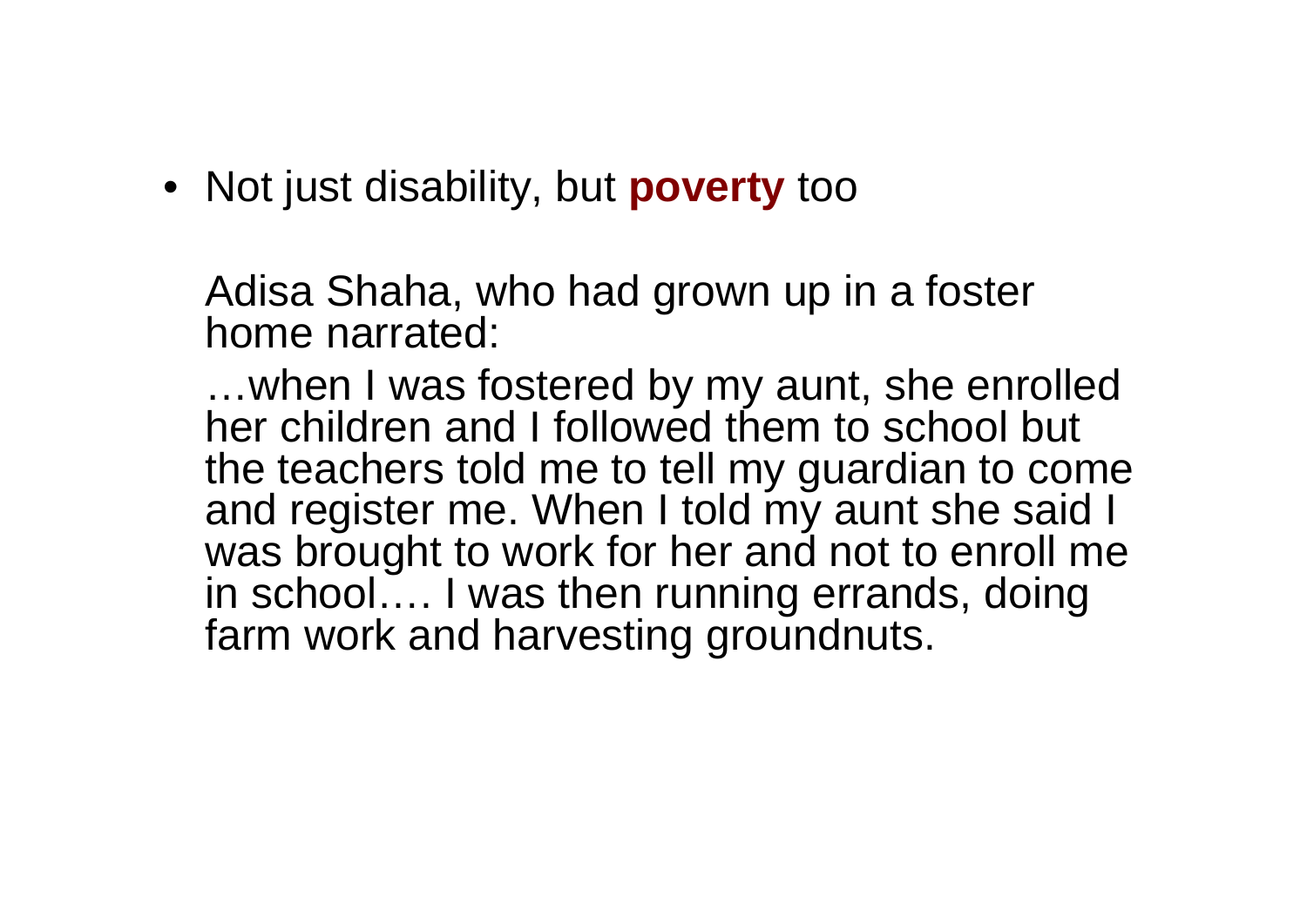# **Education: promise of a better life**

Perceived benefits: Increased self confidence, higher economic status, better standard of living

… our colleague blind people who are educated do not come out (on the streets for begging). Some of them are teachers and others are working. So because they are educated and working and earning salaries do they come out to beg? And life is good for them. But because we are not educated that is why we come out to go round and beg. Schooling is actually good. (Adisa Shaha)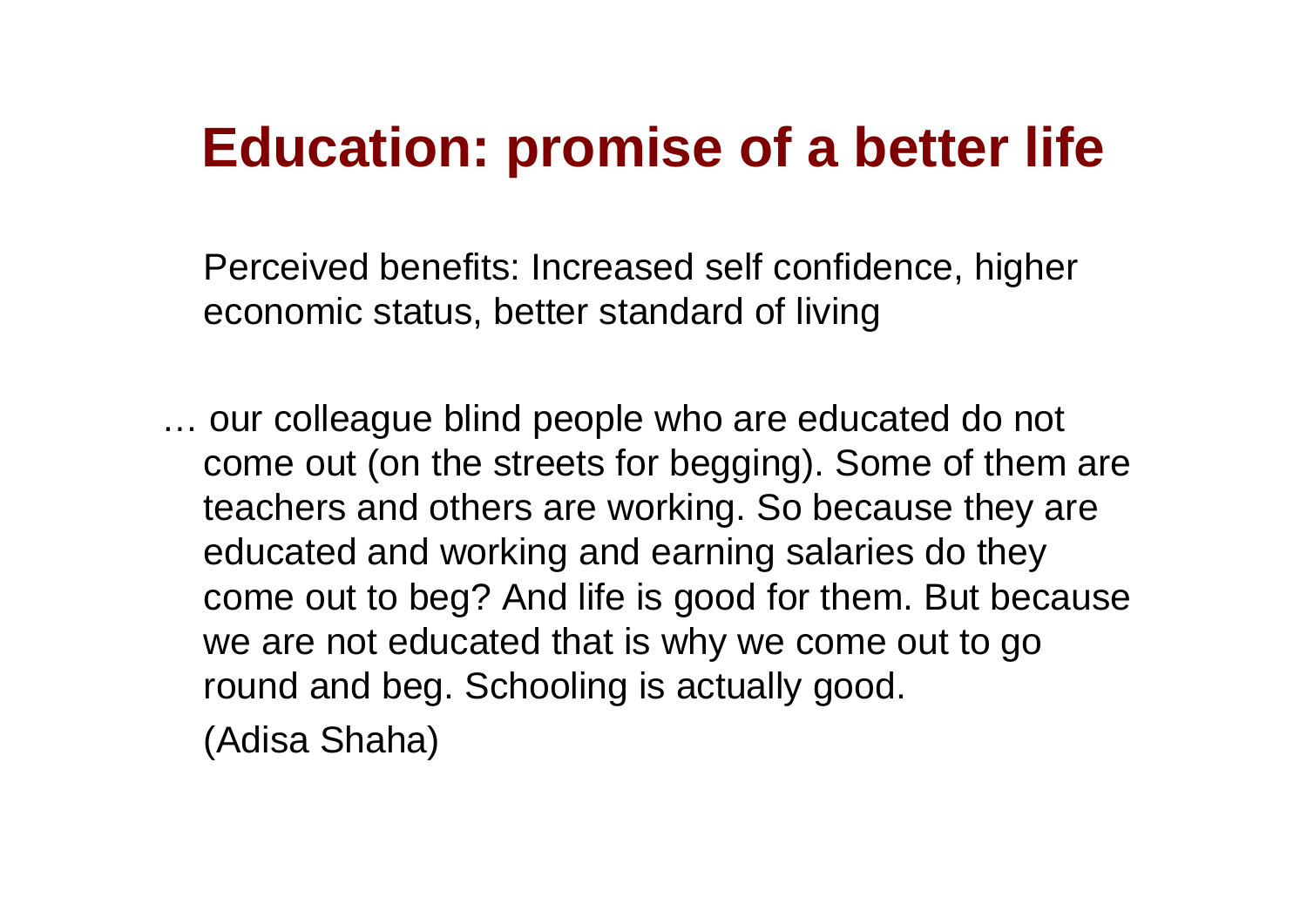### **Heightened invisibility**

#### **Economic sphere**

I do a bit of petty trading, I have been trading for about 10 years but no progress. I rely on begging. Begging is my main business. I do it to support myself. (Inusah Muhib)

#### **Social sphere**

Muna cannot do anything, or take part in activities outside the home as people cannot communicate with her. (Harila Lansa)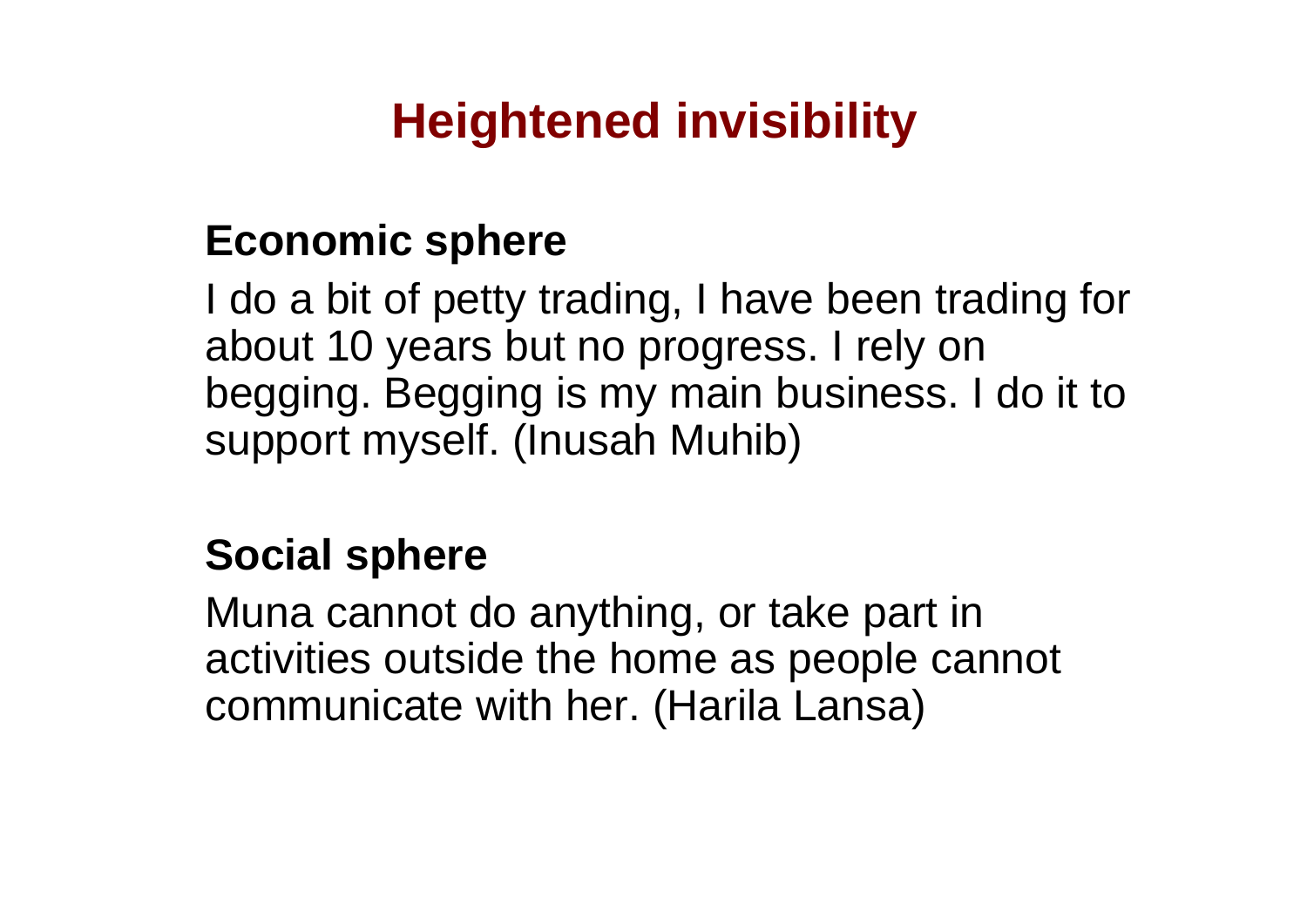# **Intersection of Gender and Disability**

- Men:
	- women can always get men to support them
	- some acknowledgement of harsh childcare responsibilities
	- patriarchal society, so men are better placed
- Women:

– men unable to fed their family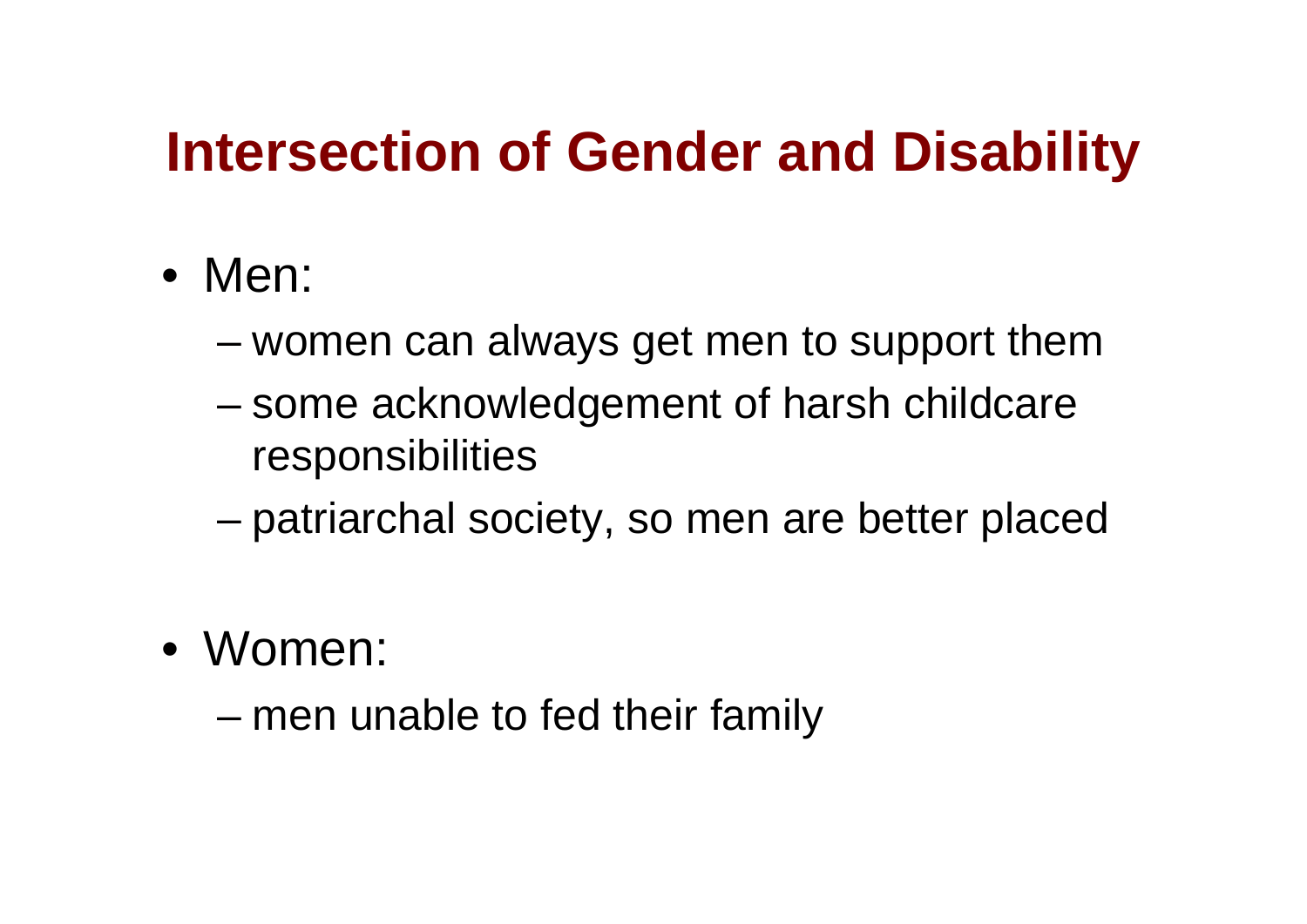The pain and challenges of disability are not gender sensitive; it dehumanizes the affected individual physically and socially without measure. They (men and women with disabilities) are both socially excluded and continuously discriminated against, so no one is better.

(Adamu\_ unschooled)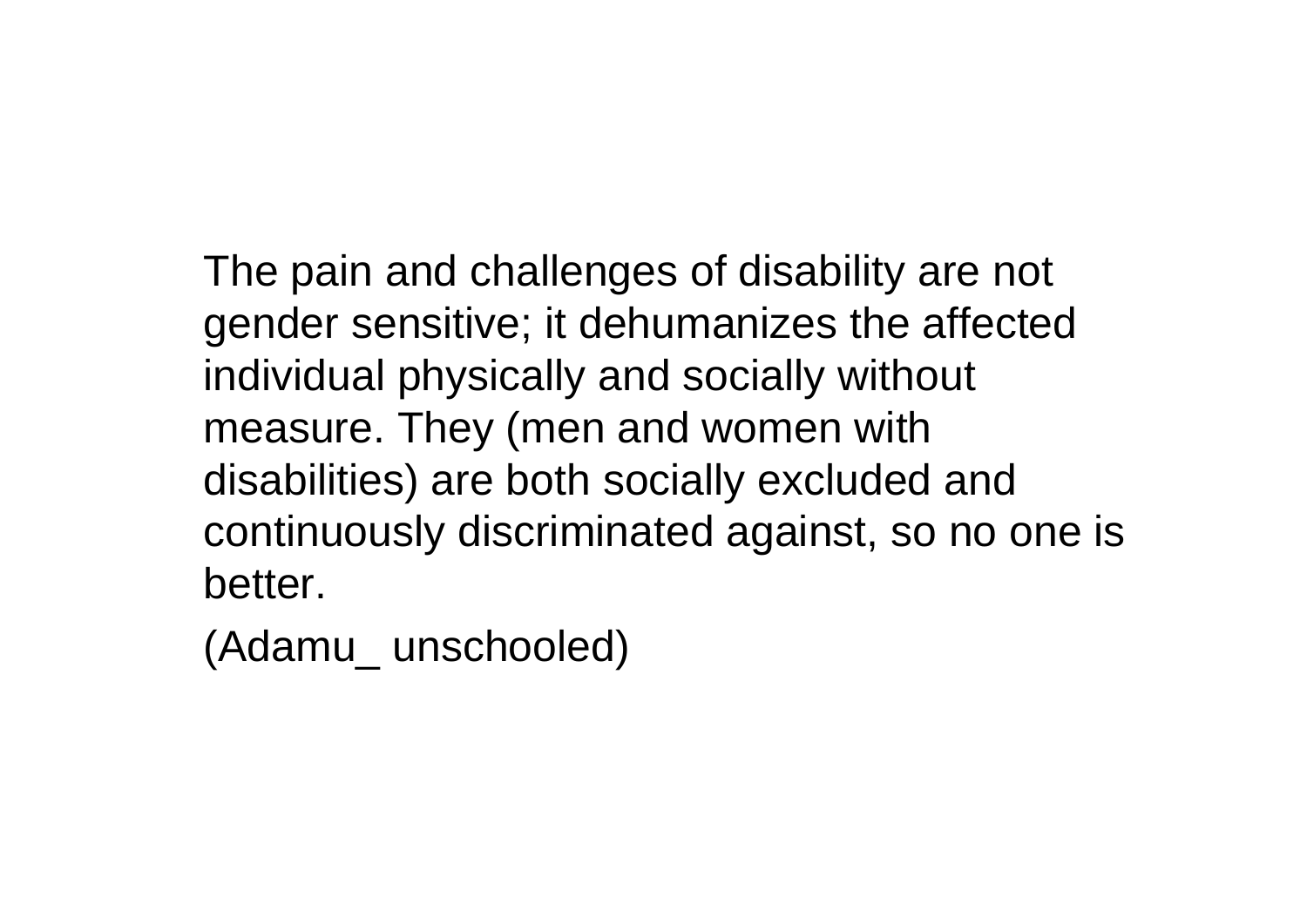### **Striving for recognition and responsibility**

…education (speaking specifically in relation to people with disabilities) should be directed towards helping them know their rights, acquire employment and management skills, and all other relevant skills required to enable them play active roles in their communities. Aziz Matinu educated up to polytechnic level.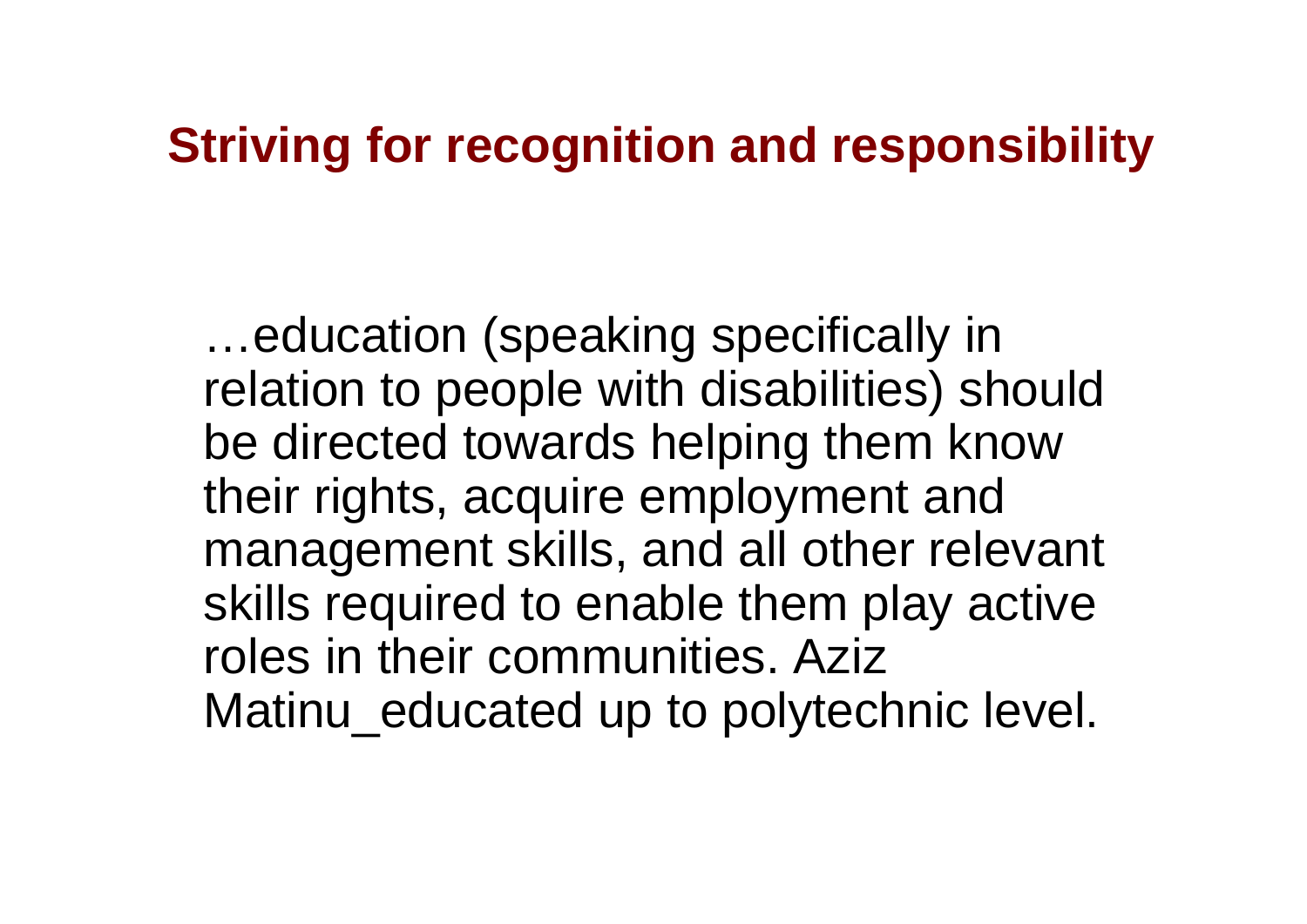### **Striving for recognition and responsibility**

… society's attitude towards disability is not all that good because sometimes she would like to do something and what they say is no, no, no, she can't do it so people should help her….not knowing that if they allow her, she can equally do the same. And this is the problem.

(Husband of Adisa Saha)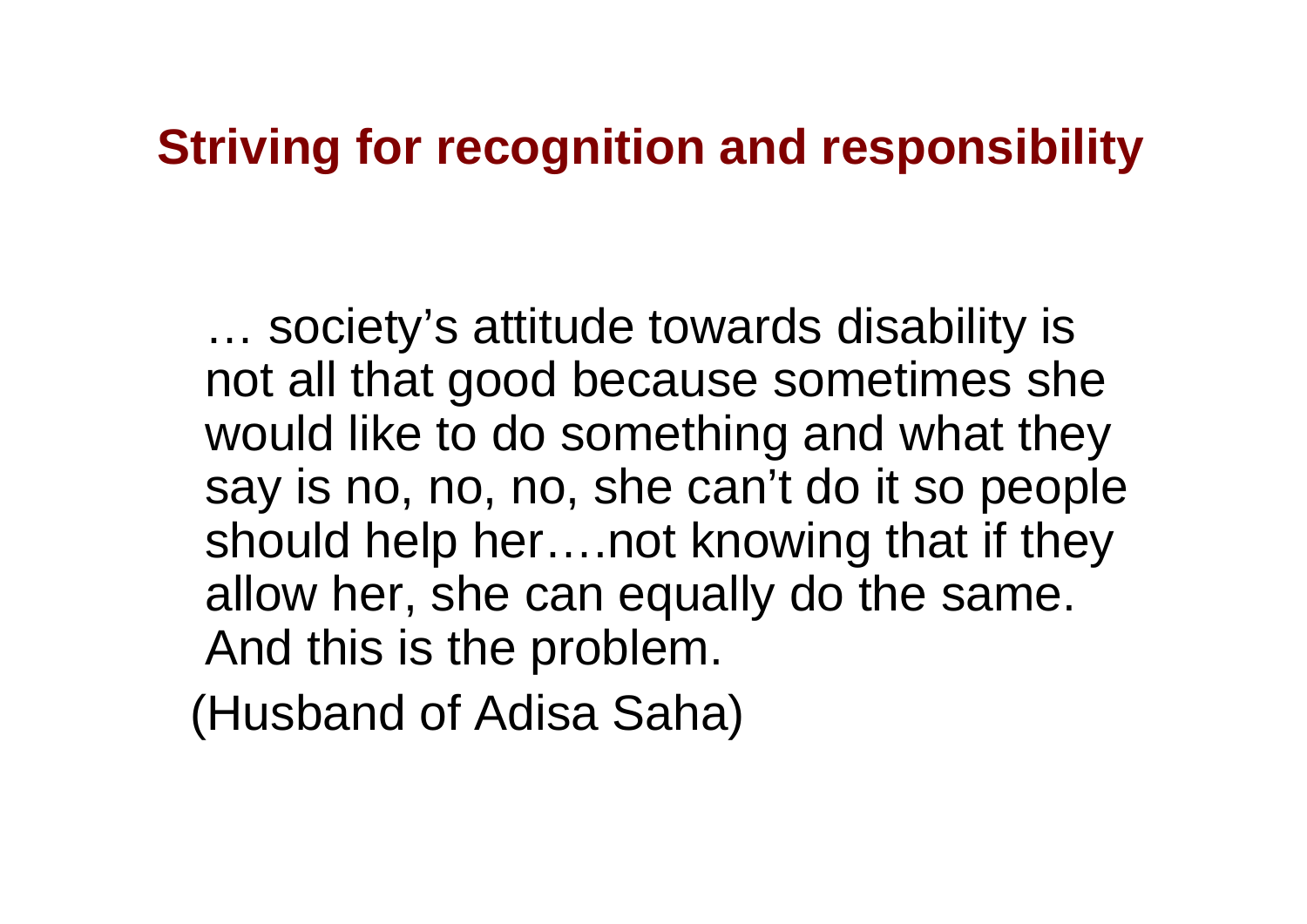#### **National Youth Policy of Ghana (2010)**

*Youth with disabilities***:** "uphold society's responsibility towards youth with disability and difficult health circumstances"

*Female Youth: "advocate(s) the elimination of all* forms of discrimination and fortify protection from sexual harassment, physical violence and abuse, labour exploitation as well as other negative attitudes and cultural practices….equal partners in the national development agenda"

#### **Need to move beyond responsibility to equal partnership**